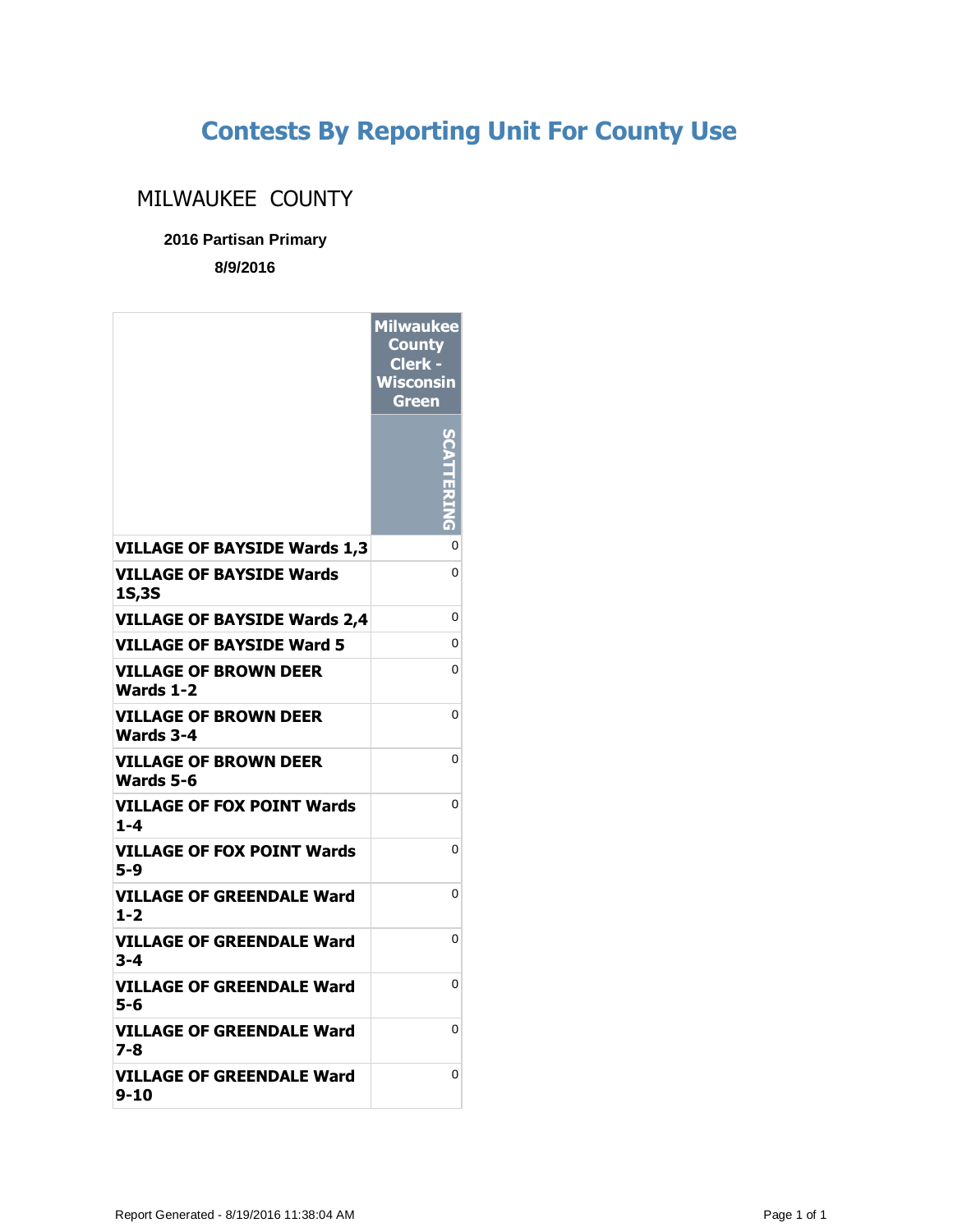| <b>VILLAGE OF HALES CORNERS</b><br>Wards 1-3          | 0 |
|-------------------------------------------------------|---|
| VILLAGE OF HALES CORNERS<br>Wards 4-6                 | 0 |
| VILLAGE OF HALES CORNERS<br>Wards 7-9                 | 0 |
| <b>VILLAGE OF RIVER HILLS Ward</b><br>$1 - 3$         | 0 |
| <b>VILLAGE OF SHOREWOOD Ward</b><br>$1 - 4$           | 0 |
| <b>VILLAGE OF SHOREWOOD Ward</b><br>$5 - 8$           | 1 |
| VILLAGE OF SHOREWOOD Ward<br>$9 - 12$                 | 0 |
| <b>VILLAGE OF WEST MILWAUKEE</b><br><b>Ward 1-2,5</b> | 0 |
| <b>VILLAGE OF WEST MILWAUKEE</b><br><b>Ward 3-4,6</b> | 0 |
| VILLAGE OF WHITEFISH BAY<br><b>Wards 1-2</b>          | 0 |
| <b>VILLAGE OF WHITEFISH BAY</b><br>Wards 3-4          | 0 |
| <b>VILLAGE OF WHITEFISH BAY</b><br>Wards 5-6          | 0 |
| <b>VILLAGE OF WHITEFISH BAY</b><br>Ward 7             | 1 |
| <b>VILLAGE OF WHITEFISH BAY</b><br><b>Wards 8,10</b>  | 0 |
| <b>VILLAGE OF WHITEFISH BAY</b><br><b>Wards 9,11</b>  | 0 |
| <b>VILLAGE OF WHITEFISH BAY</b><br>Ward 12            | 0 |
| <b>CITY OF CUDAHY Wards 1-3</b>                       | 0 |
| CITY OF CUDAHY Wards 4-6                              | 0 |
| CITY OF CUDAHY Wards 7-9                              | 0 |
| <b>CITY OF CUDAHY Wards 10-12</b>                     | 0 |
| <b>CITY OF CUDAHY Wards 13-15</b>                     | 0 |
| <b>CITY OF FRANKLIN Ward 1</b>                        | 0 |
| <b>CITY OF FRANKLIN Ward 2</b>                        | 0 |
| <b>CITY OF FRANKLIN Ward 3</b>                        | 0 |
| <b>CITY OF FRANKLIN Ward 4</b>                        | 0 |
| <b>CITY OF FRANKLIN Ward 5</b>                        | 0 |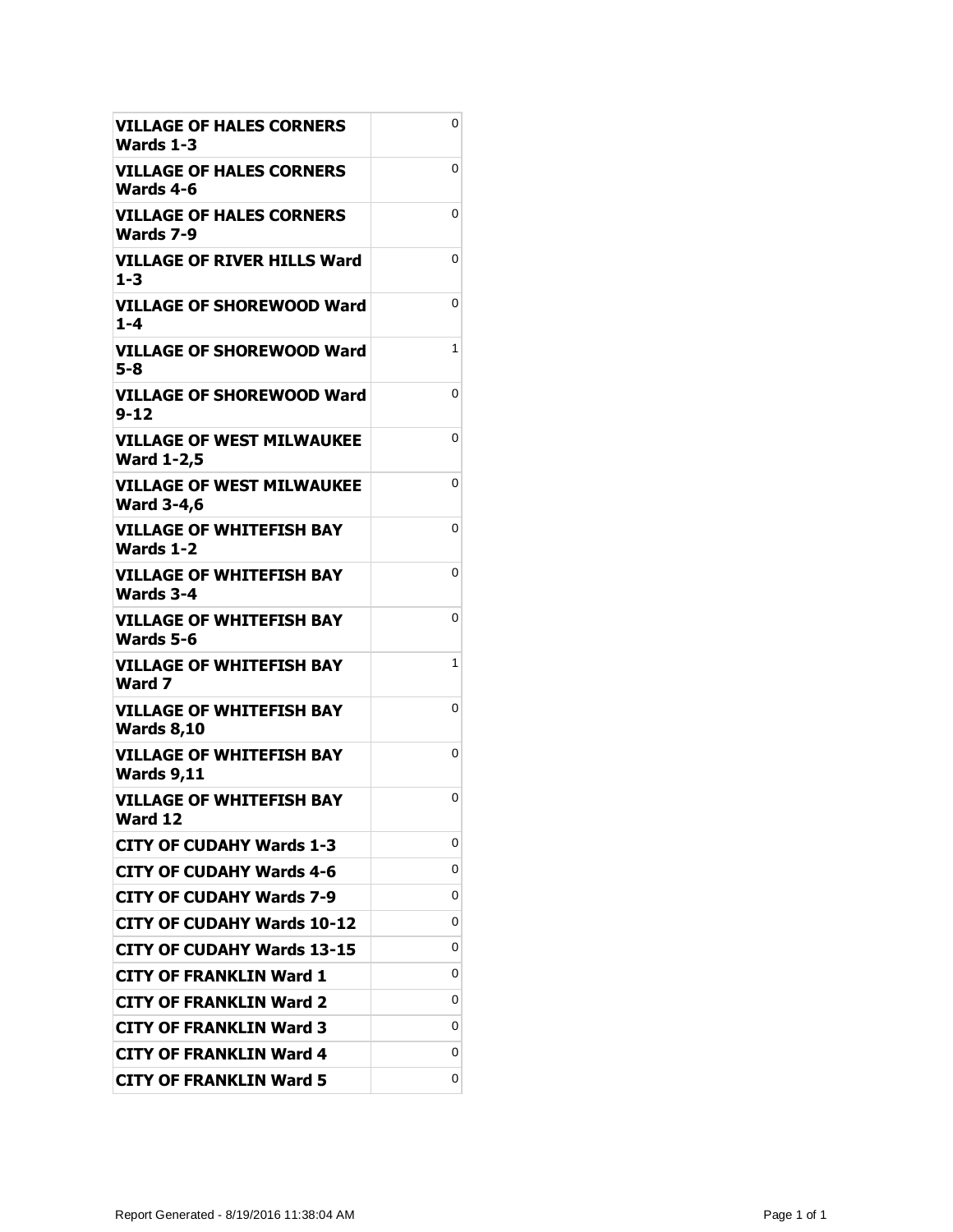| <b>CITY OF FRANKLIN Ward 6</b>     | 0 |
|------------------------------------|---|
| <b>CITY OF FRANKLIN Ward 7</b>     | 0 |
| <b>CITY OF FRANKLIN Ward 8</b>     | 0 |
| <b>CITY OF FRANKLIN Ward 9</b>     | 0 |
| <b>CITY OF FRANKLIN Ward 10</b>    | 0 |
| <b>CITY OF FRANKLIN Ward 11</b>    | 0 |
| <b>CITY OF FRANKLIN Ward 12</b>    | 0 |
| <b>CITY OF FRANKLIN Ward 13</b>    | 0 |
| <b>CITY OF FRANKLIN Ward 14</b>    | 0 |
| <b>CITY OF FRANKLIN Ward 15A</b>   | 0 |
| <b>CITY OF FRANKLIN Ward 15B</b>   | 0 |
| <b>CITY OF FRANKLIN Ward 16</b>    | 0 |
| <b>CITY OF FRANKLIN Ward 17</b>    | 0 |
| <b>CITY OF FRANKLIN Ward 18</b>    | 0 |
| <b>CITY OF FRANKLIN Ward 19</b>    | 0 |
| <b>CITY OF FRANKLIN Ward 20</b>    | 0 |
| <b>CITY OF FRANKLIN Ward 21</b>    | 0 |
| <b>CITY OF FRANKLIN Ward 22B</b>   | 0 |
| <b>CITY OF FRANKLIN Ward 22A</b>   | 0 |
| <b>CITY OF FRANKLIN Ward 23</b>    | 0 |
| <b>CITY OF GLENDALE Ward 1,7</b>   | 0 |
| <b>CITY OF GLENDALE Wards 2,8S</b> | 0 |
| <b>CITY OF GLENDALE Ward 3,9</b>   | 0 |
| <b>CITY OF GLENDALE Ward 4,10</b>  | 0 |
| <b>CITY OF GLENDALE Wards 5,11</b> | 0 |
| <b>CITY OF GLENDALE Ward 6,12</b>  | 0 |
| CITY OF GLENDALE Ward 8            | 0 |
| <b>CITY OF GLENDALE Ward 11S</b>   | 0 |
| <b>CITY OF GREENFIELD Ward 1</b>   | 0 |
| <b>CITY OF GREENFIELD Ward 2</b>   | 0 |
| <b>CITY OF GREENFIELD Ward 3</b>   | 0 |
| CITY OF GREENFIELD Ward 4          | 0 |
| CITY OF GREENFIELD Ward 5          | 0 |
| <b>CITY OF GREENFIELD Ward 6</b>   | 0 |
| CITY OF GREENFIELD Ward 7          | 0 |
| <b>CITY OF GREENFIELD Ward 8</b>   | 0 |
| CITY OF GREENFIELD Ward 9          | 0 |
| <b>CITY OF GREENFIELD Ward 10</b>  | 0 |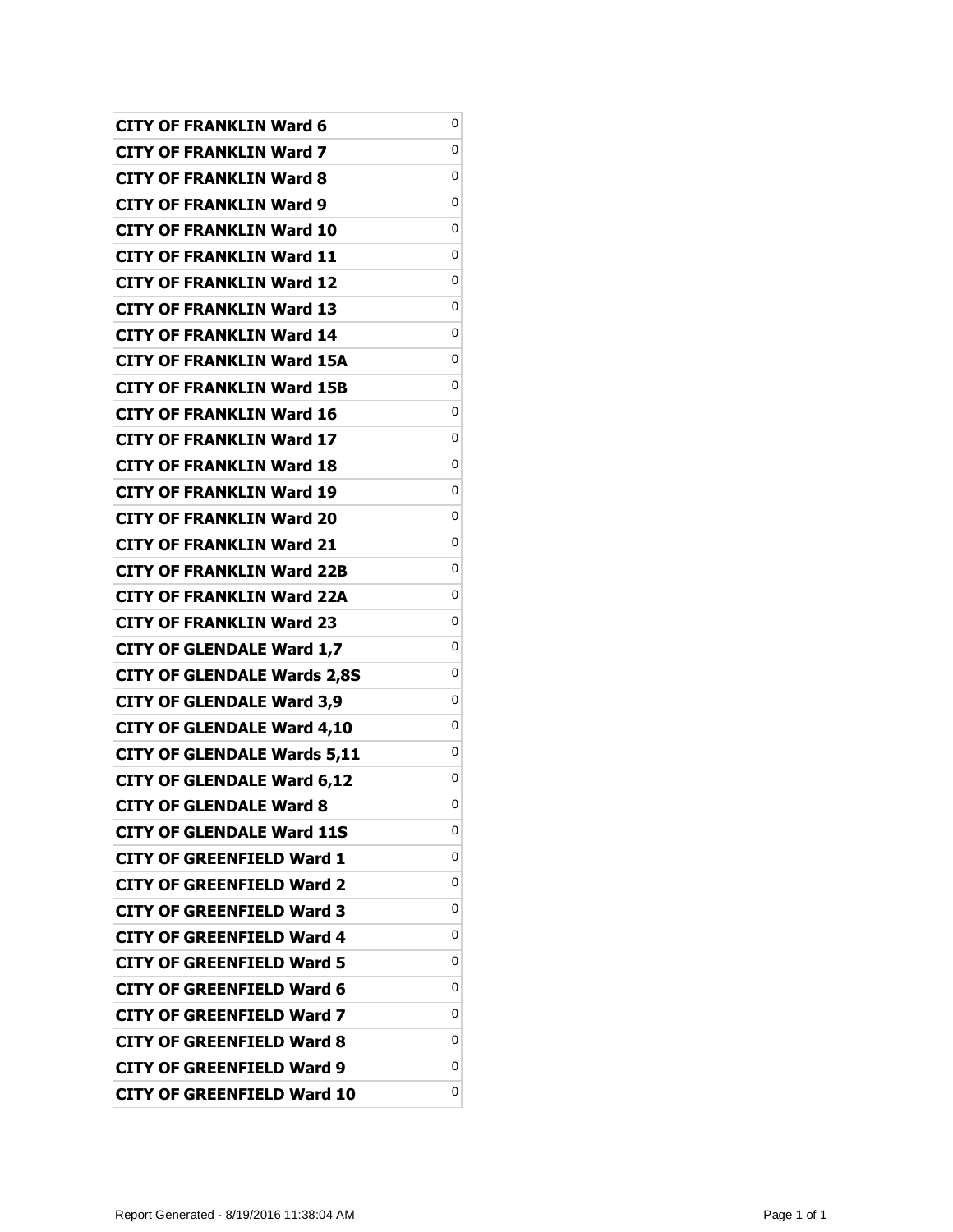| CITY OF GREENFIELD Ward 11        | 0 |
|-----------------------------------|---|
| CITY OF GREENFIELD Ward 12        | 0 |
| CITY OF GREENFIELD Ward 13        | 0 |
| CITY OF GREENFIELD Ward 14        | 0 |
| CITY OF GREENFIELD Ward 15        | 0 |
| CITY OF GREENFIELD Ward 16        | 0 |
| CITY OF GREENFIELD Ward 17        | 0 |
| CITY OF GREENFIELD Ward 18        | 0 |
| CITY OF GREENFIELD Ward 19        | 0 |
| CITY OF GREENFIELD Ward 20        | 0 |
| <b>CITY OF GREENFIELD Ward 21</b> | 0 |
| <b>CITY OF MILWAUKEE Ward 1</b>   | 0 |
| CITY OF MILWAUKEE Ward 2          | 0 |
| CITY OF MILWAUKEE Ward 3          | 0 |
| <b>CITY OF MILWAUKEE Ward 4</b>   | 0 |
| <b>CITY OF MILWAUKEE Ward 5</b>   | 0 |
| CITY OF MILWAUKEE Ward 6          | 0 |
| CITY OF MILWAUKEE Ward 7          | 0 |
| CITY OF MILWAUKEE Ward 8          | 0 |
| <b>CITY OF MILWAUKEE Ward 9</b>   | 0 |
| <b>CITY OF MILWAUKEE Ward 10</b>  | 0 |
| <b>CITY OF MILWAUKEE Ward 11</b>  | 0 |
| CITY OF MILWAUKEE Ward 12         | 0 |
| CITY OF MILWAUKEE Ward 13         | 0 |
| <b>CITY OF MILWAUKEE Ward 14</b>  | 0 |
| <b>CITY OF MILWAUKEE Ward 15</b>  | 0 |
| <b>CITY OF MILWAUKEE Ward 16</b>  | 0 |
| <b>CITY OF MILWAUKEE Ward 17</b>  | 1 |
| <b>CITY OF MILWAUKEE Ward 18</b>  | 0 |
| <b>CITY OF MILWAUKEE Ward 19</b>  | 0 |
| <b>CITY OF MILWAUKEE Ward 20</b>  | 0 |
| <b>CITY OF MILWAUKEE Ward 21</b>  | 1 |
| CITY OF MILWAUKEE Ward 22         | 0 |
| <b>CITY OF MILWAUKEE Ward 23</b>  | 0 |
| <b>CITY OF MILWAUKEE Ward 24</b>  | 0 |
| <b>CITY OF MILWAUKEE Ward 25</b>  | 0 |
| <b>CITY OF MILWAUKEE Ward 26</b>  | 0 |
| <b>CITY OF MILWAUKEE Ward 27</b>  | 0 |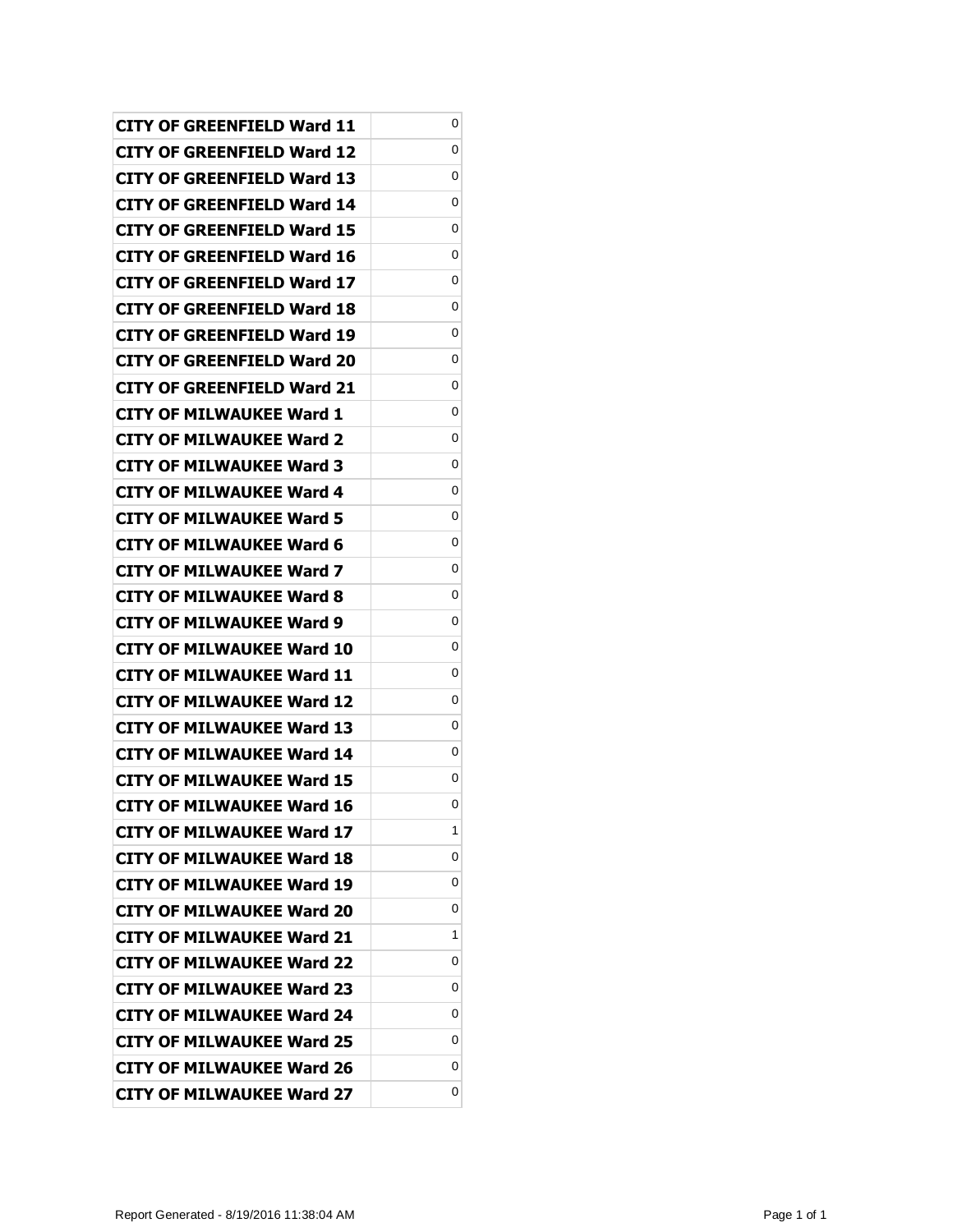| <b>CITY OF MILWAUKEE Ward 28</b> | 0 |
|----------------------------------|---|
| CITY OF MILWAUKEE Ward 29        | 0 |
| CITY OF MILWAUKEE Ward 30        | 0 |
| CITY OF MILWAUKEE Ward 31        | 0 |
| CITY OF MILWAUKEE Ward 32        | 0 |
| CITY OF MILWAUKEE Ward 33        | 0 |
| CITY OF MILWAUKEE Ward 34        | 0 |
| CITY OF MILWAUKEE Ward 35        | 0 |
| CITY OF MILWAUKEE Ward 36        | 0 |
| CITY OF MILWAUKEE Ward 37        | 0 |
| <b>CITY OF MILWAUKEE Ward 38</b> | 0 |
| CITY OF MILWAUKEE Ward 39        | 0 |
| CITY OF MILWAUKEE Ward 40        | 0 |
| CITY OF MILWAUKEE Ward 41        | 0 |
| <b>CITY OF MILWAUKEE Ward 42</b> | 0 |
| <b>CITY OF MILWAUKEE Ward 43</b> | 0 |
| CITY OF MILWAUKEE Ward 44        | 0 |
| CITY OF MILWAUKEE Ward 45        | 0 |
| CITY OF MILWAUKEE Ward 46        | 0 |
| CITY OF MILWAUKEE Ward 47        | 0 |
| <b>CITY OF MILWAUKEE Ward 48</b> | 0 |
| CITY OF MILWAUKEE Ward 49        | 0 |
| CITY OF MILWAUKEE Ward 50        | 0 |
| CITY OF MILWAUKEE Ward 51        | 0 |
| <b>CITY OF MILWAUKEE Ward 52</b> | 0 |
| <b>CITY OF MILWAUKEE Ward 53</b> | 0 |
| <b>CITY OF MILWAUKEE Ward 54</b> | 0 |
| <b>CITY OF MILWAUKEE Ward 55</b> | 0 |
| <b>CITY OF MILWAUKEE Ward 56</b> | 0 |
| <b>CITY OF MILWAUKEE Ward 57</b> | 0 |
| <b>CITY OF MILWAUKEE Ward 58</b> | 0 |
| <b>CITY OF MILWAUKEE Ward 59</b> | 0 |
| CITY OF MILWAUKEE Ward 60        | 0 |
| <b>CITY OF MILWAUKEE Ward 61</b> | 0 |
| <b>CITY OF MILWAUKEE Ward 62</b> | 0 |
| <b>CITY OF MILWAUKEE Ward 63</b> | 0 |
| <b>CITY OF MILWAUKEE Ward 64</b> | 0 |
| <b>CITY OF MILWAUKEE Ward 65</b> | 0 |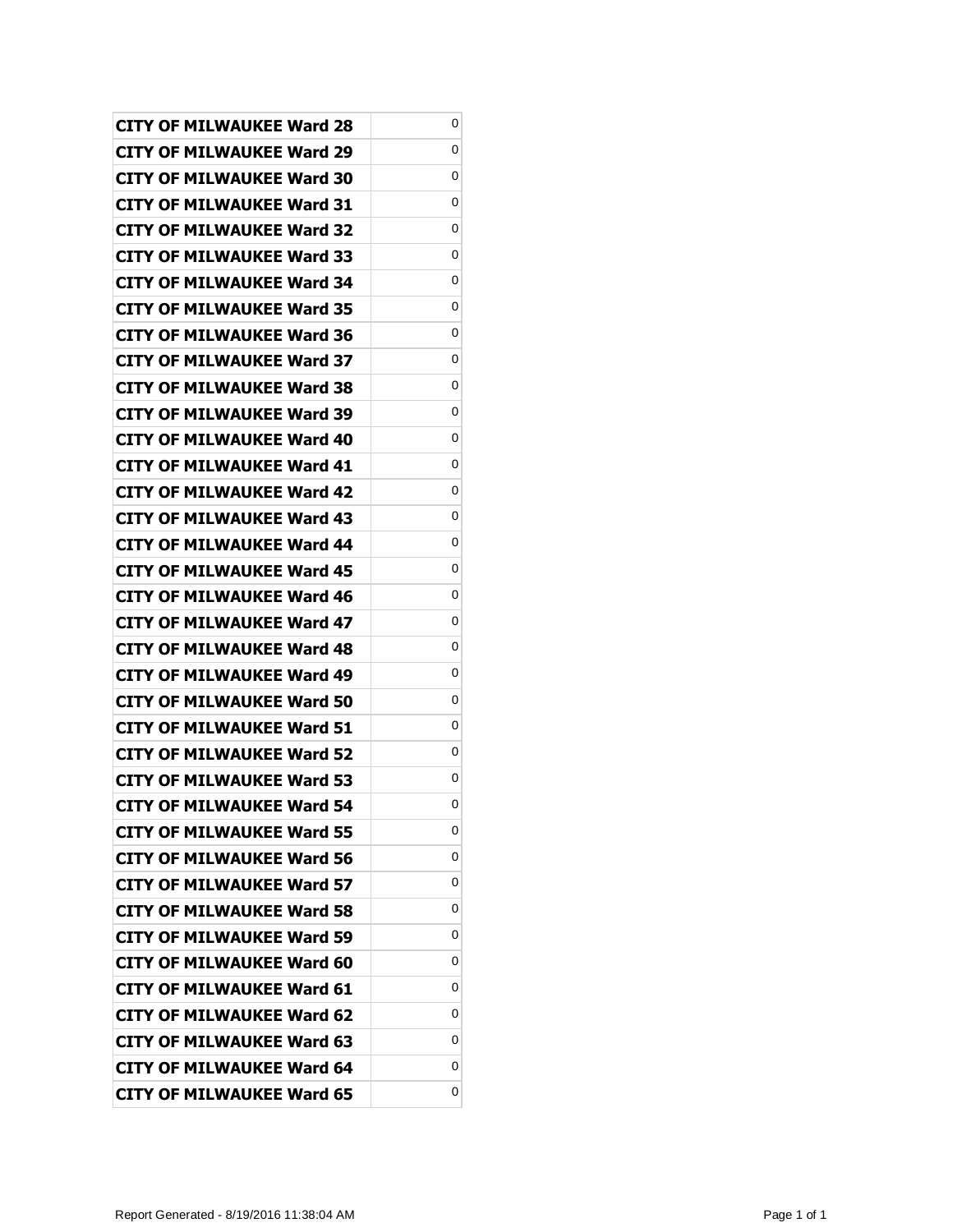| CITY OF MILWAUKEE Ward 66         | 0 |
|-----------------------------------|---|
| <b>CITY OF MILWAUKEE Ward 67</b>  | 0 |
| <b>CITY OF MILWAUKEE Ward 68</b>  | 0 |
| <b>CITY OF MILWAUKEE Ward 69</b>  | 0 |
| <b>CITY OF MILWAUKEE Ward 70</b>  | 0 |
| <b>CITY OF MILWAUKEE Ward 71</b>  | 0 |
| <b>CITY OF MILWAUKEE Ward 72</b>  | 0 |
| <b>CITY OF MILWAUKEE Ward 73</b>  | 0 |
| CITY OF MILWAUKEE Ward 74         | 0 |
| <b>CITY OF MILWAUKEE Ward 75</b>  | 0 |
| CITY OF MILWAUKEE Ward 76         | 0 |
| <b>CITY OF MILWAUKEE Ward 77</b>  | 0 |
| <b>CITY OF MILWAUKEE Ward 78</b>  | 0 |
| CITY OF MILWAUKEE Ward 79         | 0 |
| <b>CITY OF MILWAUKEE Ward 80</b>  | 0 |
| CITY OF MILWAUKEE Ward 81         | 0 |
| <b>CITY OF MILWAUKEE Ward 82</b>  | 0 |
| <b>CITY OF MILWAUKEE Ward 83</b>  | 0 |
| <b>CITY OF MILWAUKEE Ward 84</b>  | 0 |
| <b>CITY OF MILWAUKEE Ward 85</b>  | 0 |
| <b>CITY OF MILWAUKEE Ward 86</b>  | 0 |
| <b>CITY OF MILWAUKEE Ward 87</b>  | 1 |
| CITY OF MILWAUKEE Ward 88         | 0 |
| CITY OF MILWAUKEE Ward 89         | 0 |
| CITY OF MILWAUKEE Ward 90         | 0 |
| <b>CITY OF MILWAUKEE Ward 91</b>  | 0 |
| <b>CITY OF MILWAUKEE Ward 92</b>  | 0 |
| <b>CITY OF MILWAUKEE Ward 93</b>  | 0 |
| <b>CITY OF MILWAUKEE Ward 94</b>  | 0 |
| <b>CITY OF MILWAUKEE Ward 95</b>  | 0 |
| <b>CITY OF MILWAUKEE Ward 96</b>  | 0 |
| <b>CITY OF MILWAUKEE Ward 97</b>  | 0 |
| <b>CITY OF MILWAUKEE Ward 98</b>  | 0 |
| <b>CITY OF MILWAUKEE Ward 99</b>  | 0 |
| <b>CITY OF MILWAUKEE Ward 100</b> | 0 |
| <b>CITY OF MILWAUKEE Ward 101</b> | 0 |
| <b>CITY OF MILWAUKEE Ward 102</b> | 0 |
| <b>CITY OF MILWAUKEE Ward 103</b> | 0 |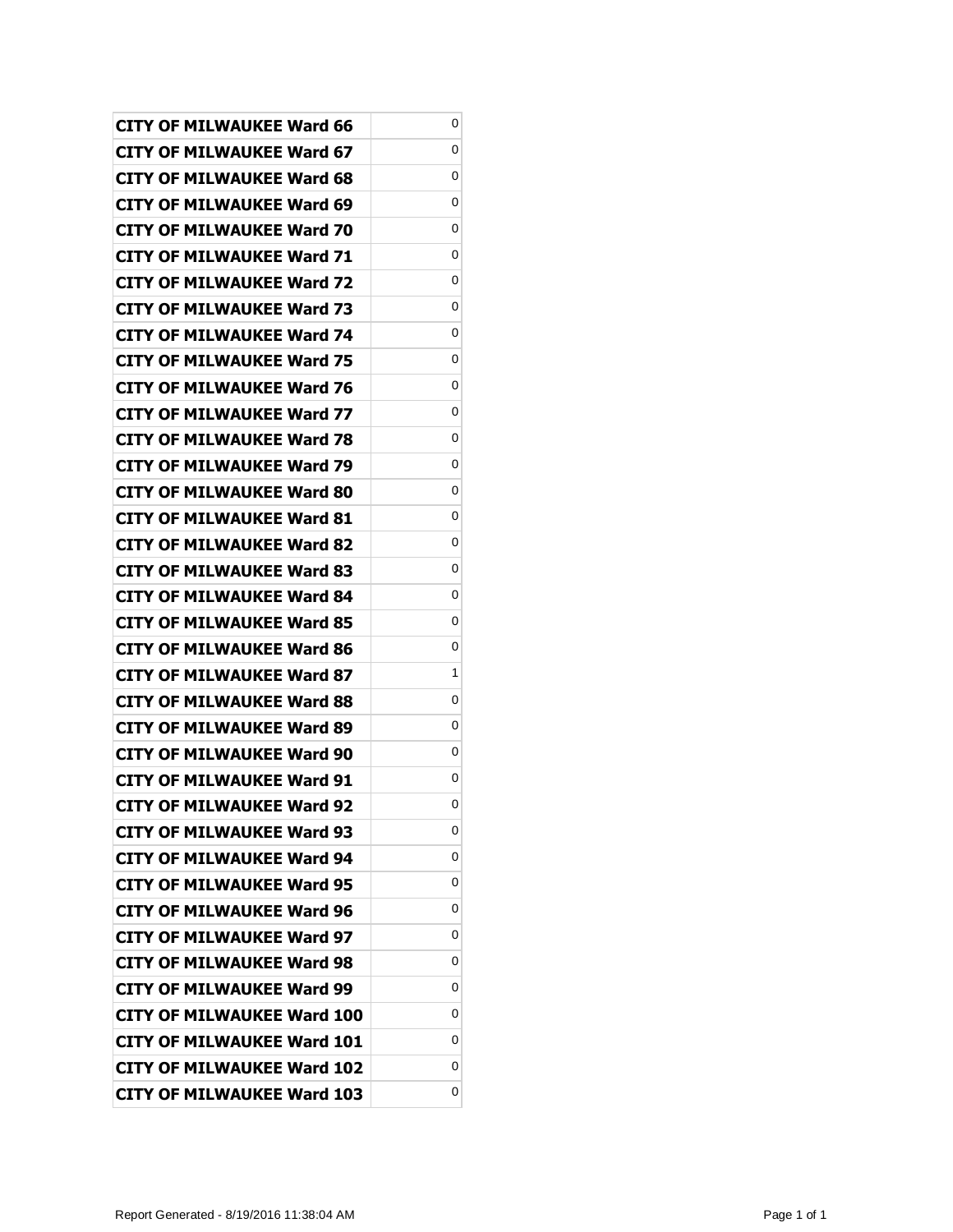| <b>CITY OF MILWAUKEE Ward 104</b> | 0 |
|-----------------------------------|---|
| CITY OF MILWAUKEE Ward 105        | 0 |
| <b>CITY OF MILWAUKEE Ward 106</b> | 0 |
| <b>CITY OF MILWAUKEE Ward 107</b> | 0 |
| <b>CITY OF MILWAUKEE Ward 108</b> | 0 |
| CITY OF MILWAUKEE Ward 109        | 0 |
| CITY OF MILWAUKEE Ward 110        | 0 |
| <b>CITY OF MILWAUKEE Ward 111</b> | 0 |
| CITY OF MILWAUKEE Ward 112        | 0 |
| CITY OF MILWAUKEE Ward 113        | 1 |
| <b>CITY OF MILWAUKEE Ward 114</b> | 0 |
| CITY OF MILWAUKEE Ward 115        | 0 |
| <b>CITY OF MILWAUKEE Ward 116</b> | 0 |
| CITY OF MILWAUKEE Ward 117        | 0 |
| <b>CITY OF MILWAUKEE Ward 118</b> | 0 |
| CITY OF MILWAUKEE Ward 119        | 0 |
| CITY OF MILWAUKEE Ward 120        | 0 |
| CITY OF MILWAUKEE Ward 121        | 0 |
| <b>CITY OF MILWAUKEE Ward 122</b> | 0 |
| CITY OF MILWAUKEE Ward 123        | 0 |
| <b>CITY OF MILWAUKEE Ward 124</b> | 0 |
| CITY OF MILWAUKEE Ward 125        | 0 |
| CITY OF MILWAUKEE Ward 126        | 0 |
| CITY OF MILWAUKEE Ward 127        | 0 |
| CITY OF MILWAUKEE Ward 128        | 0 |
| <b>CITY OF MILWAUKEE Ward 129</b> | 0 |
| <b>CITY OF MILWAUKEE Ward 130</b> | 0 |
| <b>CITY OF MILWAUKEE Ward 131</b> | 0 |
| <b>CITY OF MILWAUKEE Ward 132</b> | 0 |
| <b>CITY OF MILWAUKEE Ward 133</b> | 0 |
| <b>CITY OF MILWAUKEE Ward 134</b> | 0 |
| <b>CITY OF MILWAUKEE Ward 135</b> | 0 |
| <b>CITY OF MILWAUKEE Ward 136</b> | 0 |
| <b>CITY OF MILWAUKEE Ward 137</b> | 0 |
| <b>CITY OF MILWAUKEE Ward 138</b> | 0 |
| <b>CITY OF MILWAUKEE Ward 139</b> | 1 |
| <b>CITY OF MILWAUKEE Ward 140</b> | 0 |
| <b>CITY OF MILWAUKEE Ward 141</b> | 0 |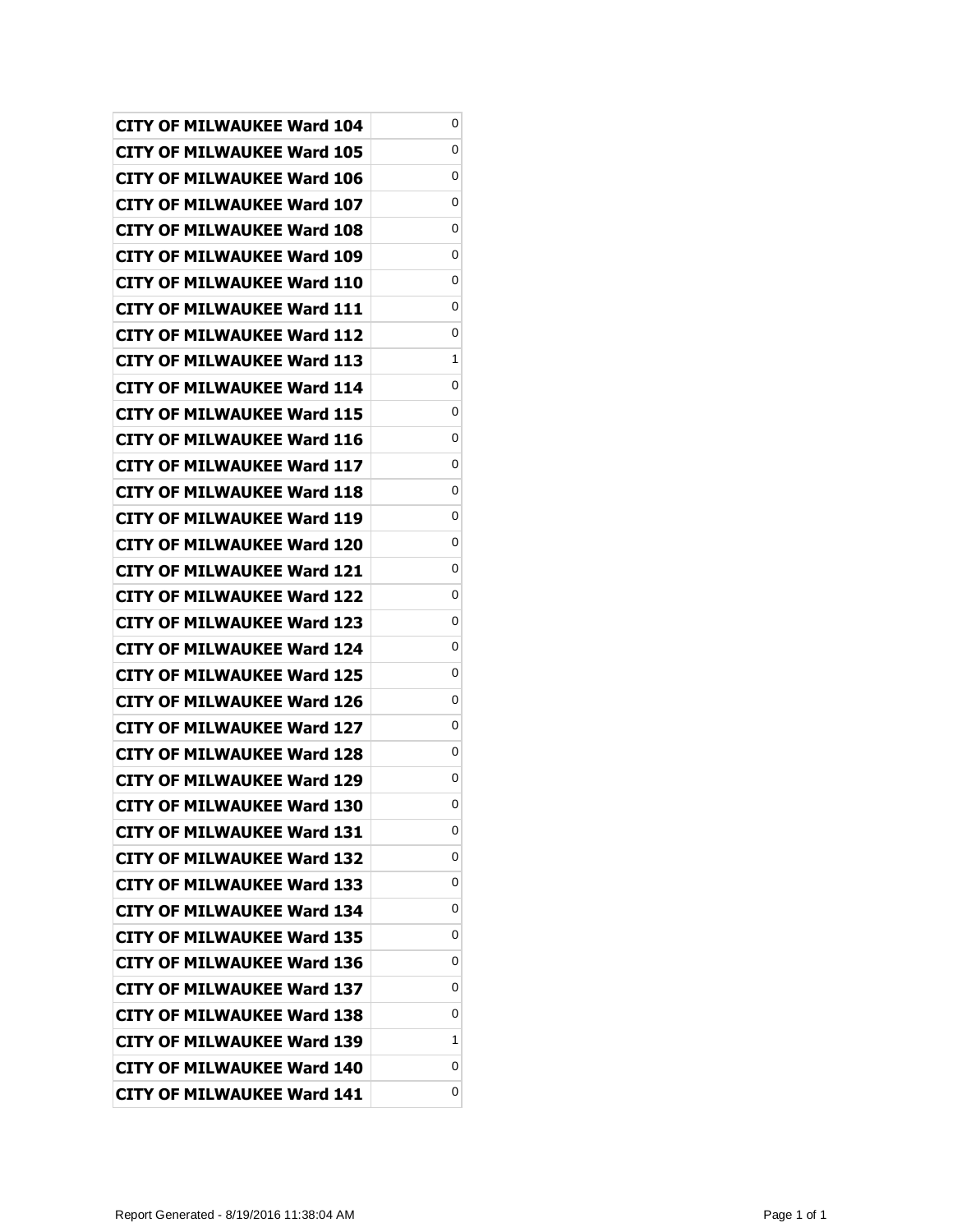| <b>CITY OF MILWAUKEE Ward 142</b> | 0 |
|-----------------------------------|---|
| CITY OF MILWAUKEE Ward 143        | 0 |
| <b>CITY OF MILWAUKEE Ward 144</b> | 1 |
| <b>CITY OF MILWAUKEE Ward 145</b> | 0 |
| <b>CITY OF MILWAUKEE Ward 146</b> | 0 |
| CITY OF MILWAUKEE Ward 147        | 0 |
| CITY OF MILWAUKEE Ward 148        | 0 |
| <b>CITY OF MILWAUKEE Ward 149</b> | 0 |
| CITY OF MILWAUKEE Ward 150        | 0 |
| CITY OF MILWAUKEE Ward 151        | 0 |
| <b>CITY OF MILWAUKEE Ward 152</b> | 0 |
| CITY OF MILWAUKEE Ward 153        | 0 |
| <b>CITY OF MILWAUKEE Ward 154</b> | 0 |
| <b>CITY OF MILWAUKEE Ward 155</b> | 0 |
| <b>CITY OF MILWAUKEE Ward 156</b> | 0 |
| CITY OF MILWAUKEE Ward 157        | 0 |
| CITY OF MILWAUKEE Ward 158        | 0 |
| CITY OF MILWAUKEE Ward 159        | 0 |
| CITY OF MILWAUKEE Ward 160        | 0 |
| CITY OF MILWAUKEE Ward 161        | 0 |
| <b>CITY OF MILWAUKEE Ward 162</b> | 0 |
| CITY OF MILWAUKEE Ward 163        | 0 |
| CITY OF MILWAUKEE Ward 164        | 0 |
| CITY OF MILWAUKEE Ward 165        | 0 |
| CITY OF MILWAUKEE Ward 166        | 0 |
| <b>CITY OF MILWAUKEE Ward 167</b> | 0 |
| <b>CITY OF MILWAUKEE Ward 168</b> | 1 |
| <b>CITY OF MILWAUKEE Ward 169</b> | 0 |
| CITY OF MILWAUKEE Ward 170        | 0 |
| <b>CITY OF MILWAUKEE Ward 171</b> | 0 |
| <b>CITY OF MILWAUKEE Ward 172</b> | 0 |
| <b>CITY OF MILWAUKEE Ward 173</b> | 0 |
| <b>CITY OF MILWAUKEE Ward 174</b> | 0 |
| <b>CITY OF MILWAUKEE Ward 175</b> | 0 |
| <b>CITY OF MILWAUKEE Ward 176</b> | 0 |
| <b>CITY OF MILWAUKEE Ward 177</b> | 0 |
| <b>CITY OF MILWAUKEE Ward 178</b> | 0 |
| <b>CITY OF MILWAUKEE Ward 179</b> | 0 |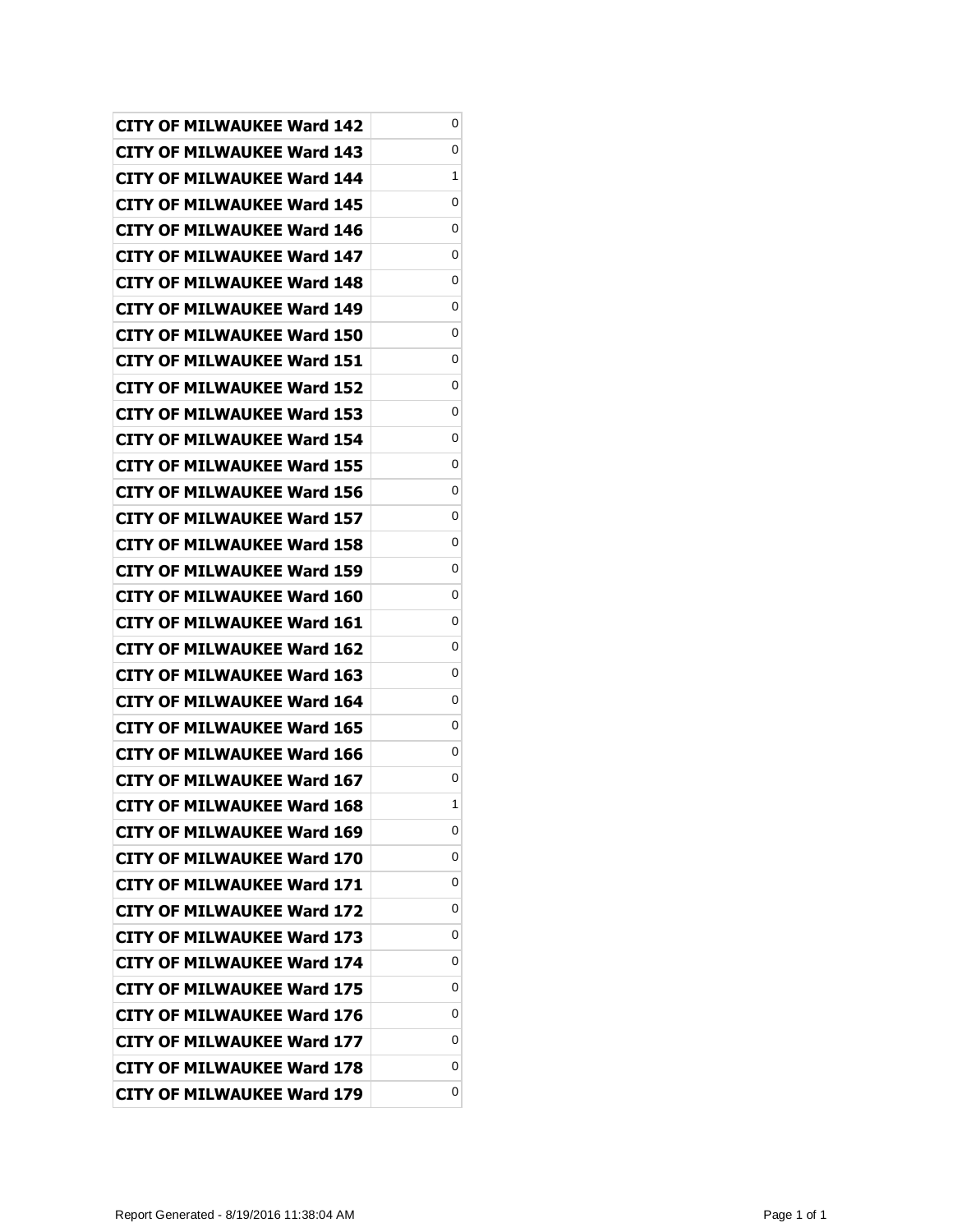| <b>CITY OF MILWAUKEE Ward 180</b> | 0 |
|-----------------------------------|---|
| CITY OF MILWAUKEE Ward 181        | 0 |
| <b>CITY OF MILWAUKEE Ward 182</b> | 0 |
| <b>CITY OF MILWAUKEE Ward 183</b> | 0 |
| <b>CITY OF MILWAUKEE Ward 184</b> | 0 |
| CITY OF MILWAUKEE Ward 185        | 0 |
| CITY OF MILWAUKEE Ward 186        | 0 |
| <b>CITY OF MILWAUKEE Ward 187</b> | 0 |
| <b>CITY OF MILWAUKEE Ward 188</b> | 0 |
| CITY OF MILWAUKEE Ward 189        | 0 |
| <b>CITY OF MILWAUKEE Ward 190</b> | 0 |
| CITY OF MILWAUKEE Ward 191        | 0 |
| <b>CITY OF MILWAUKEE Ward 192</b> | 0 |
| <b>CITY OF MILWAUKEE Ward 193</b> | 0 |
| <b>CITY OF MILWAUKEE Ward 194</b> | 0 |
| CITY OF MILWAUKEE Ward 195        | 0 |
| CITY OF MILWAUKEE Ward 196        | 1 |
| <b>CITY OF MILWAUKEE Ward 197</b> | 0 |
| <b>CITY OF MILWAUKEE Ward 198</b> | 0 |
| CITY OF MILWAUKEE Ward 199        | 0 |
| <b>CITY OF MILWAUKEE Ward 200</b> | 0 |
| CITY OF MILWAUKEE Ward 201        | 0 |
| CITY OF MILWAUKEE Ward 202        | 0 |
| CITY OF MILWAUKEE Ward 203        | 0 |
| CITY OF MILWAUKEE Ward 204        | 0 |
| <b>CITY OF MILWAUKEE Ward 205</b> | 0 |
| <b>CITY OF MILWAUKEE Ward 206</b> | 0 |
| <b>CITY OF MILWAUKEE Ward 207</b> | 0 |
| <b>CITY OF MILWAUKEE Ward 208</b> | 0 |
| <b>CITY OF MILWAUKEE Ward 209</b> | 0 |
| <b>CITY OF MILWAUKEE Ward 210</b> | 0 |
| <b>CITY OF MILWAUKEE Ward 211</b> | 0 |
| <b>CITY OF MILWAUKEE Ward 212</b> | 0 |
| <b>CITY OF MILWAUKEE Ward 213</b> | 0 |
| <b>CITY OF MILWAUKEE Ward 214</b> | 0 |
| <b>CITY OF MILWAUKEE Ward 215</b> | 0 |
| <b>CITY OF MILWAUKEE Ward 216</b> | 0 |
| <b>CITY OF MILWAUKEE Ward 217</b> | 0 |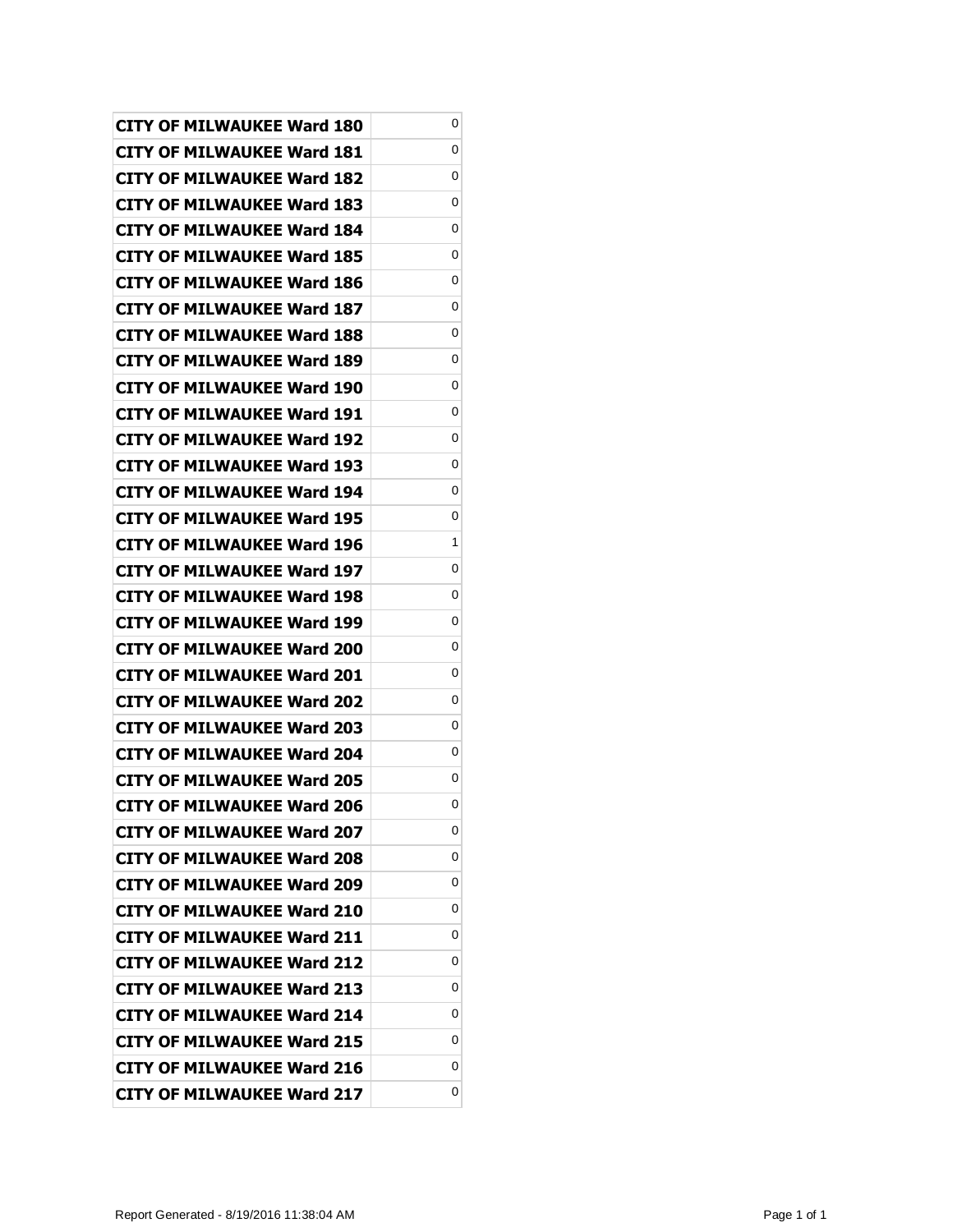| <b>CITY OF MILWAUKEE Ward 218</b> | 0 |
|-----------------------------------|---|
| CITY OF MILWAUKEE Ward 219        | 0 |
| <b>CITY OF MILWAUKEE Ward 220</b> | 0 |
| <b>CITY OF MILWAUKEE Ward 221</b> | 1 |
| <b>CITY OF MILWAUKEE Ward 222</b> | 0 |
| CITY OF MILWAUKEE Ward 223        | 0 |
| CITY OF MILWAUKEE Ward 224        | 0 |
| <b>CITY OF MILWAUKEE Ward 225</b> | 0 |
| <b>CITY OF MILWAUKEE Ward 226</b> | 0 |
| CITY OF MILWAUKEE Ward 227        | 0 |
| <b>CITY OF MILWAUKEE Ward 228</b> | 0 |
| CITY OF MILWAUKEE Ward 229        | 0 |
| <b>CITY OF MILWAUKEE Ward 230</b> | 0 |
| <b>CITY OF MILWAUKEE Ward 231</b> | 0 |
| CITY OF MILWAUKEE Ward 232        | 0 |
| CITY OF MILWAUKEE Ward 233        | 0 |
| CITY OF MILWAUKEE Ward 234        | 0 |
| <b>CITY OF MILWAUKEE Ward 235</b> | 0 |
| <b>CITY OF MILWAUKEE Ward 236</b> | 0 |
| CITY OF MILWAUKEE Ward 237        | 0 |
| <b>CITY OF MILWAUKEE Ward 238</b> | 1 |
| CITY OF MILWAUKEE Ward 239        | 0 |
| CITY OF MILWAUKEE Ward 240        | 0 |
| CITY OF MILWAUKEE Ward 241        | 0 |
| CITY OF MILWAUKEE Ward 242        | 0 |
| <b>CITY OF MILWAUKEE Ward 243</b> | 0 |
| <b>CITY OF MILWAUKEE Ward 244</b> | 1 |
| <b>CITY OF MILWAUKEE Ward 245</b> | 1 |
| CITY OF MILWAUKEE Ward 246        | 0 |
| <b>CITY OF MILWAUKEE Ward 247</b> | 0 |
| <b>CITY OF MILWAUKEE Ward 248</b> | 0 |
| <b>CITY OF MILWAUKEE Ward 249</b> | 0 |
| <b>CITY OF MILWAUKEE Ward 250</b> | 0 |
| CITY OF MILWAUKEE Ward 251        | 0 |
| <b>CITY OF MILWAUKEE Ward 252</b> | 0 |
| <b>CITY OF MILWAUKEE Ward 253</b> | 0 |
| <b>CITY OF MILWAUKEE Ward 254</b> | 0 |
| <b>CITY OF MILWAUKEE Ward 255</b> | 0 |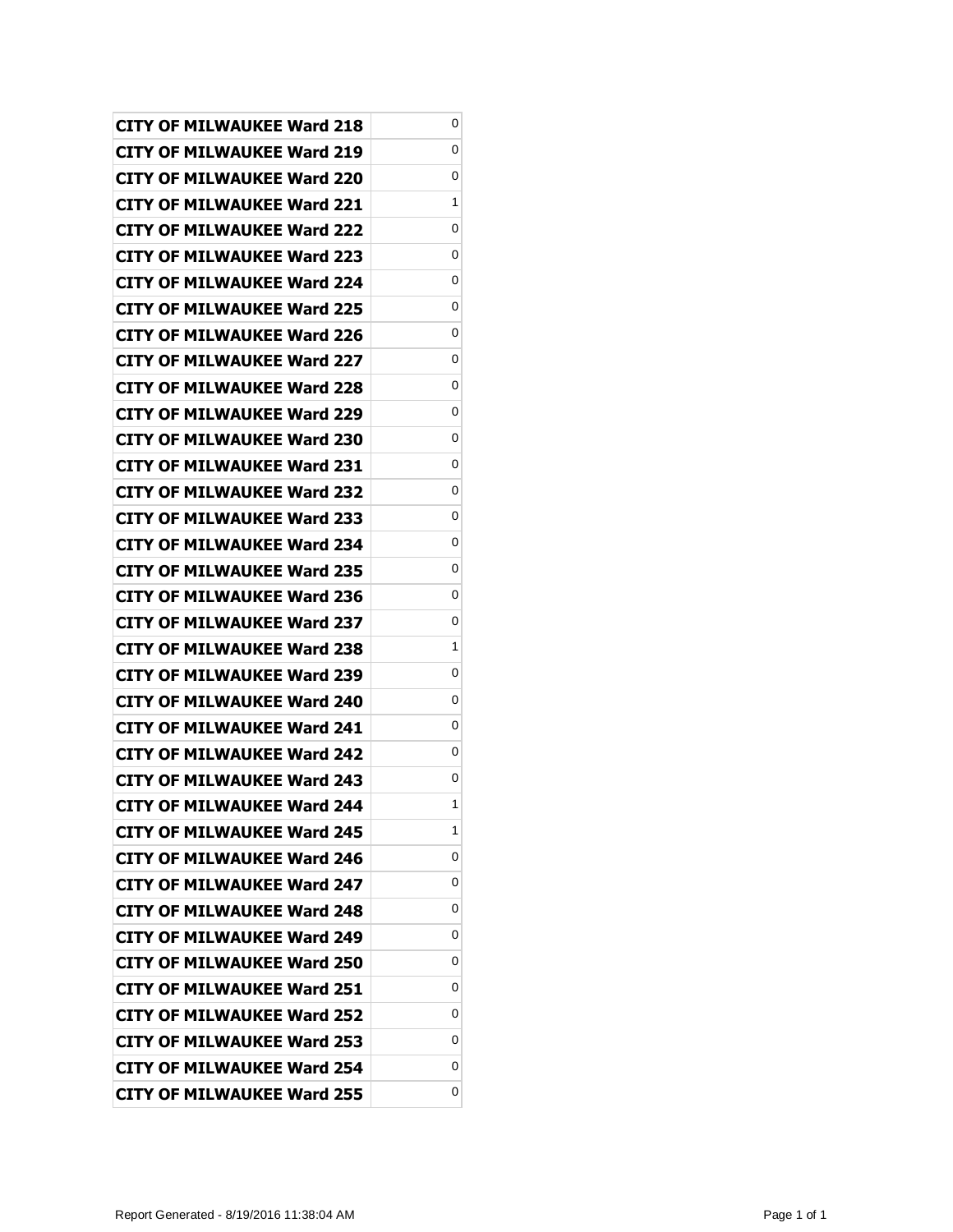| <b>CITY OF MILWAUKEE Ward 256</b> | 0 |
|-----------------------------------|---|
| CITY OF MILWAUKEE Ward 257        | 0 |
| CITY OF MILWAUKEE Ward 258        | 0 |
| <b>CITY OF MILWAUKEE Ward 259</b> | 0 |
| <b>CITY OF MILWAUKEE Ward 260</b> | 0 |
| <b>CITY OF MILWAUKEE Ward 261</b> | 0 |
| CITY OF MILWAUKEE Ward 262        | 0 |
| CITY OF MILWAUKEE Ward 263        | 0 |
| <b>CITY OF MILWAUKEE Ward 264</b> | 0 |
| <b>CITY OF MILWAUKEE Ward 265</b> | 1 |
| CITY OF MILWAUKEE Ward 266        | 0 |
| CITY OF MILWAUKEE Ward 267        | 0 |
| <b>CITY OF MILWAUKEE Ward 268</b> | 0 |
| <b>CITY OF MILWAUKEE Ward 269</b> | 0 |
| <b>CITY OF MILWAUKEE Ward 270</b> | 0 |
| <b>CITY OF MILWAUKEE Ward 271</b> | 0 |
| <b>CITY OF MILWAUKEE Ward 272</b> | 0 |
| <b>CITY OF MILWAUKEE Ward 273</b> | 0 |
| <b>CITY OF MILWAUKEE Ward 274</b> | 0 |
| <b>CITY OF MILWAUKEE Ward 275</b> | 0 |
| <b>CITY OF MILWAUKEE Ward 276</b> | 0 |
| <b>CITY OF MILWAUKEE Ward 277</b> | 0 |
| <b>CITY OF MILWAUKEE Ward 278</b> | 0 |
| CITY OF MILWAUKEE Ward 279        | 0 |
| <b>CITY OF MILWAUKEE Ward 280</b> | 0 |
| <b>CITY OF MILWAUKEE Ward 281</b> | 0 |
| <b>CITY OF MILWAUKEE Ward 282</b> | 0 |
| <b>CITY OF MILWAUKEE Ward 283</b> | 0 |
| <b>CITY OF MILWAUKEE Ward 284</b> | 1 |
| <b>CITY OF MILWAUKEE Ward 285</b> | 1 |
| CITY OF MILWAUKEE Ward 286        | 0 |
| <b>CITY OF MILWAUKEE Ward 287</b> | 0 |
| <b>CITY OF MILWAUKEE Ward 288</b> | 0 |
| CITY OF MILWAUKEE Ward 289        | 0 |
| CITY OF MILWAUKEE Ward 290        | 0 |
| <b>CITY OF MILWAUKEE Ward 291</b> | 0 |
| <b>CITY OF MILWAUKEE Ward 292</b> | 0 |
| <b>CITY OF MILWAUKEE Ward 293</b> | 1 |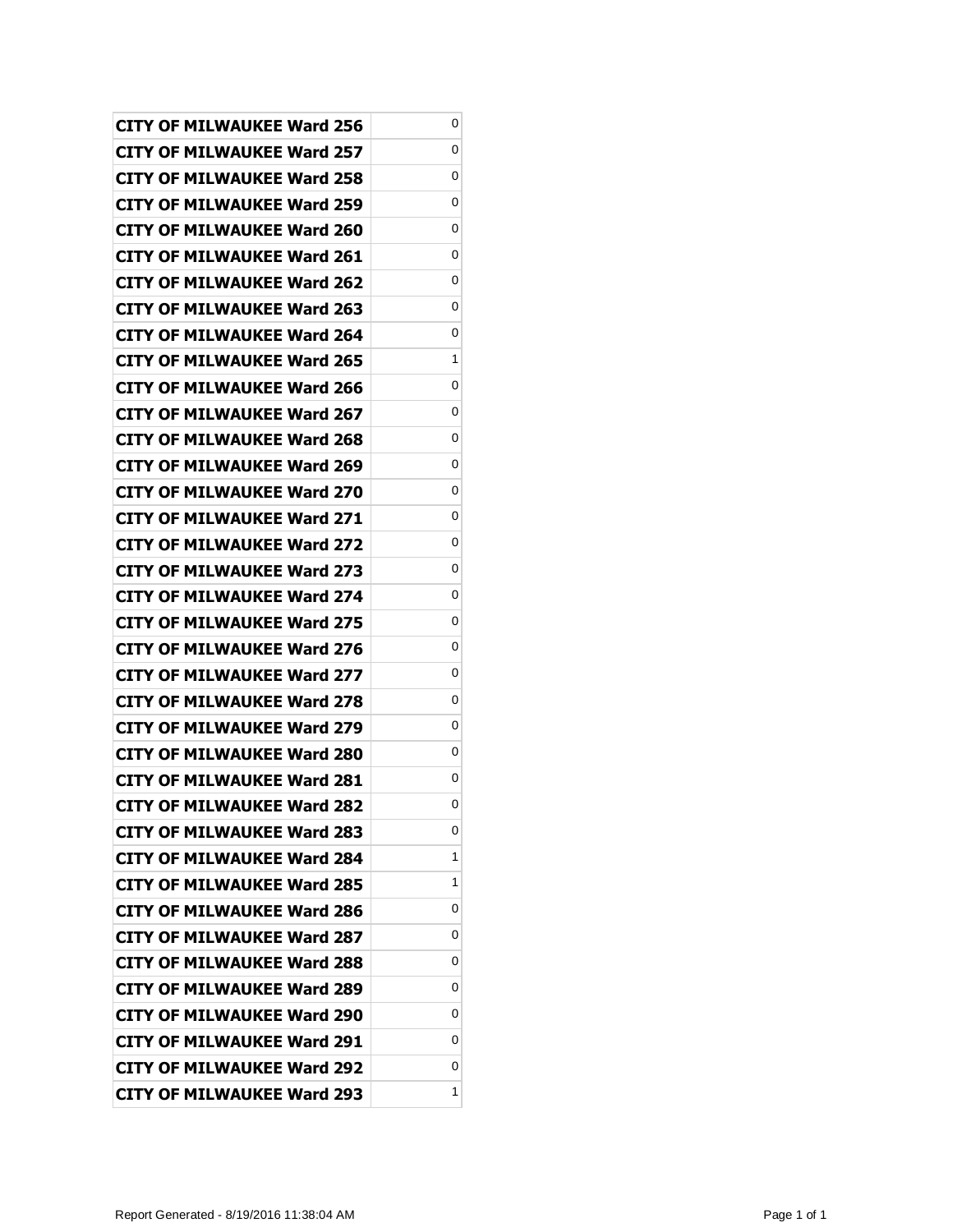|                                          | 0 |
|------------------------------------------|---|
| <b>CITY OF MILWAUKEE Ward 294</b>        | 0 |
| <b>CITY OF MILWAUKEE Ward 295</b>        |   |
| <b>CITY OF MILWAUKEE Ward 296</b>        | 0 |
| <b>CITY OF MILWAUKEE Ward 297</b>        | 0 |
| <b>CITY OF MILWAUKEE Ward 298</b>        | 0 |
| CITY OF MILWAUKEE Ward 299               | 0 |
| <b>CITY OF MILWAUKEE Ward 300</b>        | 0 |
| <b>CITY OF MILWAUKEE Ward 301</b>        | 0 |
| <b>CITY OF MILWAUKEE Ward 302</b>        | 0 |
| <b>CITY OF MILWAUKEE Ward 303</b>        | 0 |
| <b>CITY OF MILWAUKEE Ward 304</b>        | 0 |
| <b>CITY OF MILWAUKEE Ward 305</b>        | 0 |
| <b>CITY OF MILWAUKEE Ward 306</b>        | 0 |
| <b>CITY OF MILWAUKEE Ward 307</b>        | 0 |
| <b>CITY OF MILWAUKEE Ward 308</b>        | 0 |
| <b>CITY OF MILWAUKEE Ward 309</b>        | 0 |
| <b>CITY OF MILWAUKEE Ward 310</b>        | 0 |
| <b>CITY OF MILWAUKEE Ward 311</b>        | 0 |
| <b>CITY OF MILWAUKEE Ward 312</b>        | 0 |
| <b>CITY OF MILWAUKEE Ward 313</b>        | 0 |
| <b>CITY OF MILWAUKEE Ward 314</b>        | 0 |
| <b>CITY OF MILWAUKEE Ward 315</b>        | 1 |
| CITY OF MILWAUKEE Ward 316               | 0 |
| <b>CITY OF MILWAUKEE Ward 317</b>        | 0 |
| <b>CITY OF MILWAUKEE Ward 320</b>        | 0 |
| <b>CITY OF MILWAUKEE Ward 321</b>        | 0 |
| <b>CITY OF MILWAUKEE Ward 322</b>        | 0 |
| <b>CITY OF MILWAUKEE Ward 323</b>        | 0 |
| <b>CITY OF MILWAUKEE Ward 324</b>        | 0 |
| <b>CITY OF MILWAUKEE Ward 325</b>        | 0 |
| <b>CITY OF MILWAUKEE Ward 326</b>        | 0 |
| <b>CITY OF MILWAUKEE Ward 327</b>        | 0 |
| <b>CITY OF OAK CREEK Wards 1-3</b>       | 0 |
| <b>CITY OF OAK CREEK Wards 4-6</b>       | 0 |
| <b>CITY OF OAK CREEK Wards 7-9</b>       | 0 |
| <b>CITY OF OAK CREEK Wards 10-</b><br>12 | 0 |
| CITY OF OAK CREEK Wards 13-              | 0 |
| 15                                       |   |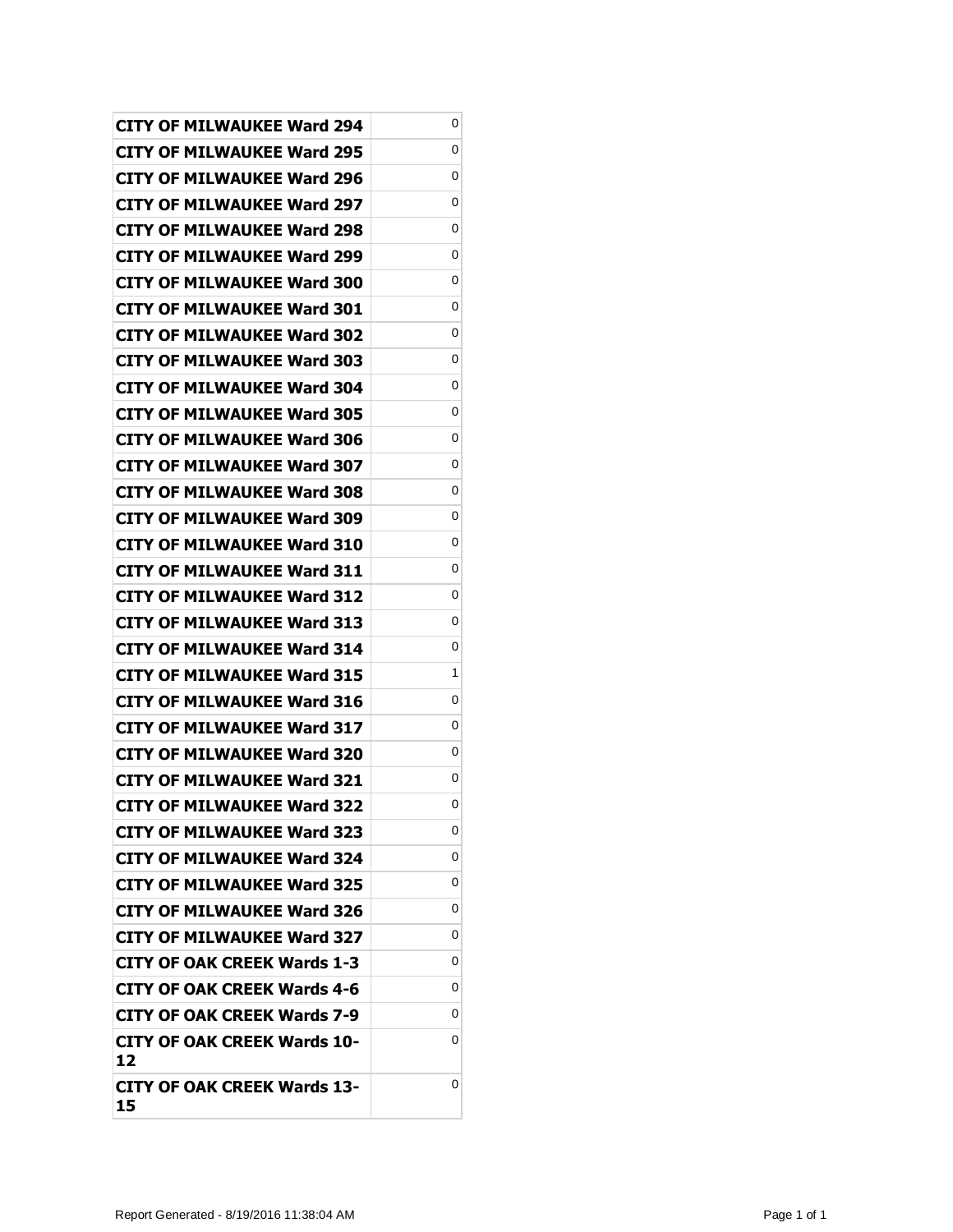| <b>CITY OF OAK CREEK Wards 16-</b><br>19    | 0 |
|---------------------------------------------|---|
| CITY OF ST. FRANCIS Wards 1-<br>4           | 0 |
| <b>CITY OF ST. FRANCIS Wards 5-</b><br>8    | 0 |
| CITY OF ST. FRANCIS Wards 9-<br>12          | 0 |
| CITY OF SOUTH MILWAUKEE<br>Ward 1-4         | 0 |
| CITY OF SOUTH MILWAUKEE<br><b>Ward 5-8</b>  | 0 |
| CITY OF SOUTH MILWAUKEE<br><b>Ward 9-12</b> | 0 |
| CITY OF SOUTH MILWAUKEE<br>Ward 13-16       | 0 |
| <b>CITY OF WAUWATOSA Ward 1</b>             | 0 |
| CITY OF WAUWATOSA Ward 2                    | 0 |
| CITY OF WAUWATOSA Ward 3                    | 0 |
| CITY OF WAUWATOSA Ward 4                    | 0 |
| CITY OF WAUWATOSA Ward 5                    | 0 |
| <b>CITY OF WAUWATOSA Ward 6</b>             | 0 |
| CITY OF WAUWATOSA Ward 7                    | 0 |
| CITY OF WAUWATOSA Ward 8                    | 0 |
| CITY OF WAUWATOSA Ward 9                    | 0 |
| CITY OF WAUWATOSA Ward 10                   | 0 |
| <b>CITY OF WAUWATOSA Ward 11</b>            | 0 |
| CITY OF WAUWATOSA Ward 12                   | 0 |
| <b>CITY OF WAUWATOSA Ward 13</b>            | 0 |
| <b>CITY OF WAUWATOSA Ward 14</b>            | 0 |
| <b>CITY OF WAUWATOSA Ward 15</b>            | 0 |
| <b>CITY OF WAUWATOSA Ward 16</b>            | 0 |
| <b>CITY OF WAUWATOSA Ward 17</b>            | 0 |
| CITY OF WAUWATOSA Ward 18                   | 0 |
| CITY OF WAUWATOSA Ward 19                   | 0 |
| <b>CITY OF WAUWATOSA Ward 20</b>            | 0 |
| <b>CITY OF WAUWATOSA Ward 21</b>            | 0 |
| <b>CITY OF WAUWATOSA Ward 22</b>            | 0 |
| CITY OF WAUWATOSA Ward 23                   | 0 |
| CITY OF WAUWATOSA Ward 24                   | 0 |